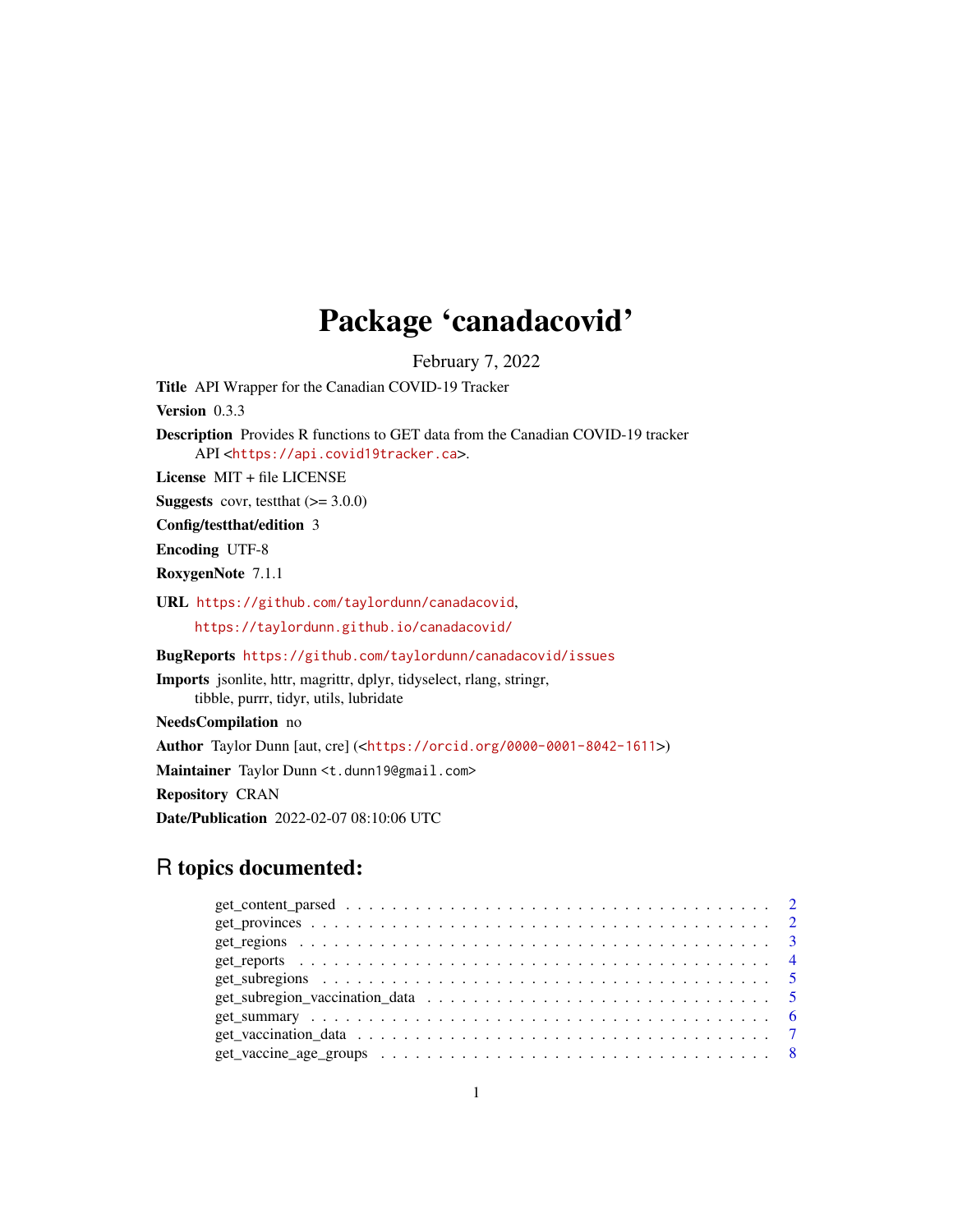#### <span id="page-1-0"></span>2 get\_provinces

#### $\blacksquare$

get\_content\_parsed *Get content and parse it*

#### Description

Sends a GET request to https://api.covid19tracker.ca/. If the request is successful and the returned content is JSON, formats it and returns it parsed (via jsonlite::fromJSON).

#### Usage

get\_content\_parsed(url)

#### Arguments

url A string URL linking to the API. If it does not contain the base "https://api.covid19tracker.ca", then url will be combined with the base to attempt to make a valid URL (and return a warning).

#### Value

A list.

#### Examples

get\_content\_parsed("https://api.covid19tracker.ca/provinces")

get\_provinces *Get provinces and territories*

#### Description

Get provinces and territories

#### Usage

get\_provinces(geo\_only = TRUE)

#### Arguments

geo\_only Logical, indicating if only provinces/territories should be returned. If FALSE, also returned non-geographic entities like Repatriated Canadians and the Federal Allocation for vaccinations.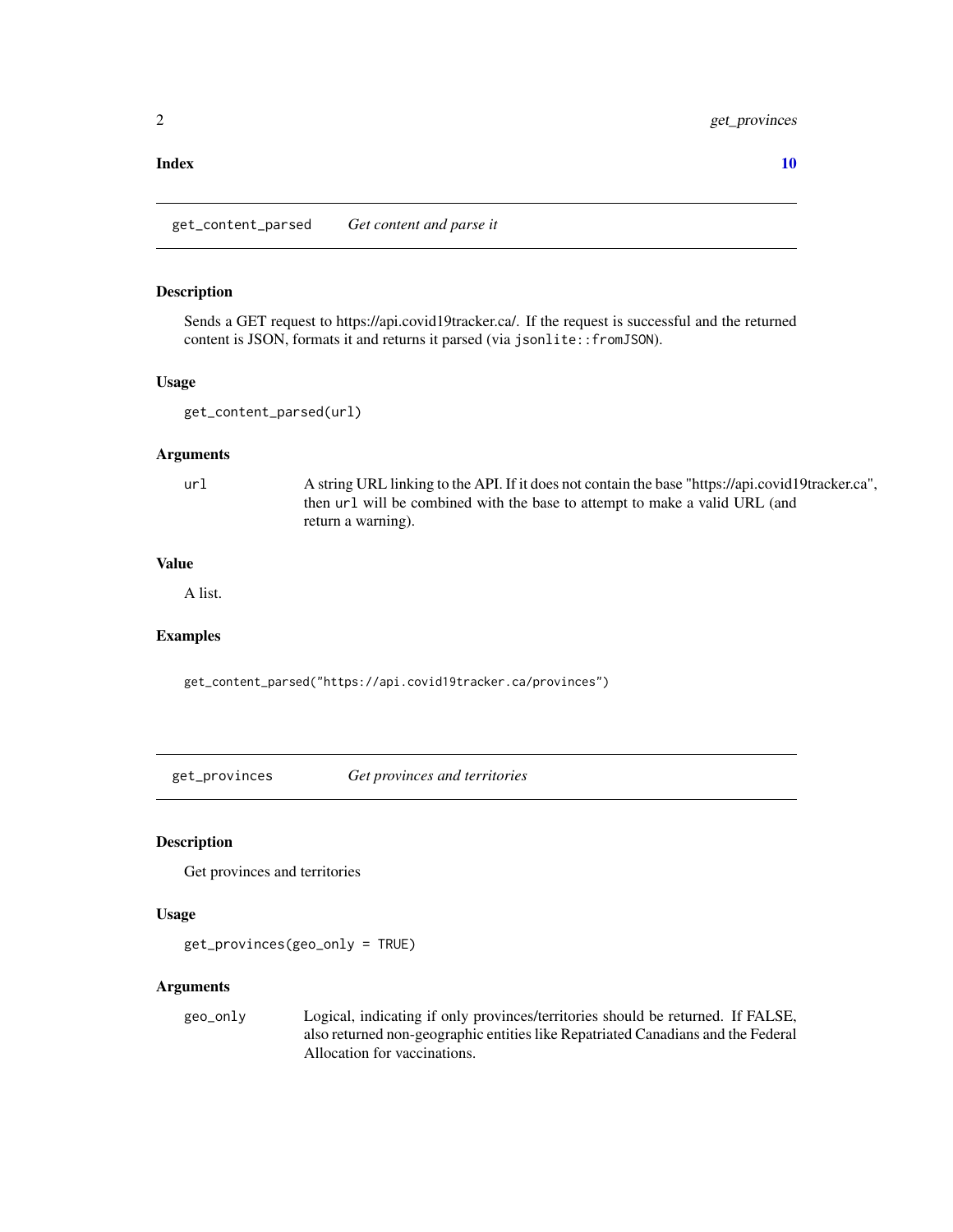#### <span id="page-2-0"></span>get\_regions 3

#### Value

A data frame with a row per province/territory.

#### Examples

```
get_provinces()
get_provinces(geo_only = FALSE)
```
#### get\_regions *Get health regions*

#### Description

Returns a list of health regions in the COVID-19 tracker. By default (hr\_uid and province NULL), returns all 92 regions.

#### Usage

get\_regions(hr\_uid = NULL, province = NULL)

#### Arguments

| hr uid   | One or more health region UIDs (e.g. 3553) to return. |
|----------|-------------------------------------------------------|
| province | One or more provinces to return.                      |

#### Value

A data frame with a row per health region.

#### Examples

```
get_regions()
get\_regions(hr\_uid = c("2414", 591))get_regions(province = c("ns", "SK"))
```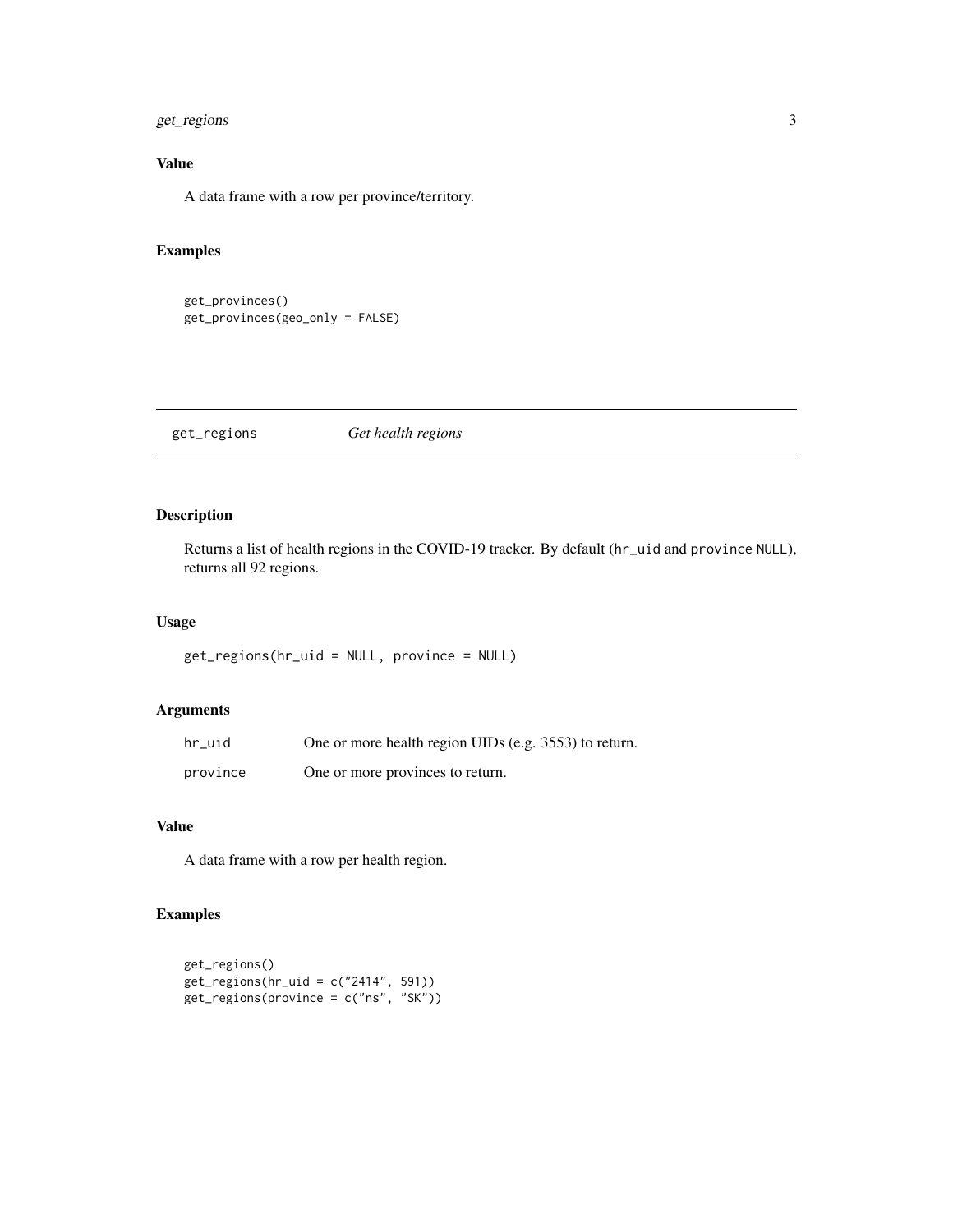<span id="page-3-0"></span>

#### Description

Runs a GET request of reports data from the COVID-19 tracker API, and returns parsed data. Via the split argument, data may be "overall" (all provinces/territories combined), or by "province". Alternatively, provide one or more two-letter codes (e.g. "AB") to province to return reports for specific provinces, or one or more numeric region codes (e.g. "1204") to return specific health regions.

#### Usage

```
get_reports(
  split = c("overall", "province"),
  province = NULL,
  region = NULL,
  fill_dates = NULL,
  stat = NULL,date = NULL,
  after = NULL,
  before = NULL
)
```
#### Arguments

| split      | One of "overall", or "province" to specify how the data is split. An "overall"<br>report gives cumulative numbers across Canada. Splitting by "province" returns<br>all reports for all provinces/territories. |
|------------|----------------------------------------------------------------------------------------------------------------------------------------------------------------------------------------------------------------|
| province   | One or more province/territory codes ("AB", "BC", "MB", "NB", "NL", "NS",<br>"NT", "NU", "ON", "PE", "QC", "SK", "YT") to get reports. Upper, lower and<br>mixed case strings are accepted.                    |
| region     | One or more health region IDs to get reports. Numeric and character values are<br>accepted.                                                                                                                    |
| fill_dates | When TRUE, the response fills in any missing dates with blank entries.                                                                                                                                         |
| stat       | Returns only the specified statistics, e.g. "cases".                                                                                                                                                           |
| date       | Returns reports from only the specified date, in YYYY-MM-DD format.                                                                                                                                            |
| after      | Returns reports from only on or after the specified date, in YYYY-MM-DD<br>format.                                                                                                                             |
| before     | Returns reports from only on or before the specified date, in YYYY-MM-DD<br>format.                                                                                                                            |

#### Value

A data frame containing the reports data, one row per day. Includes a province variable if data is split by province, and a hr\_uid variable if data is split by health region.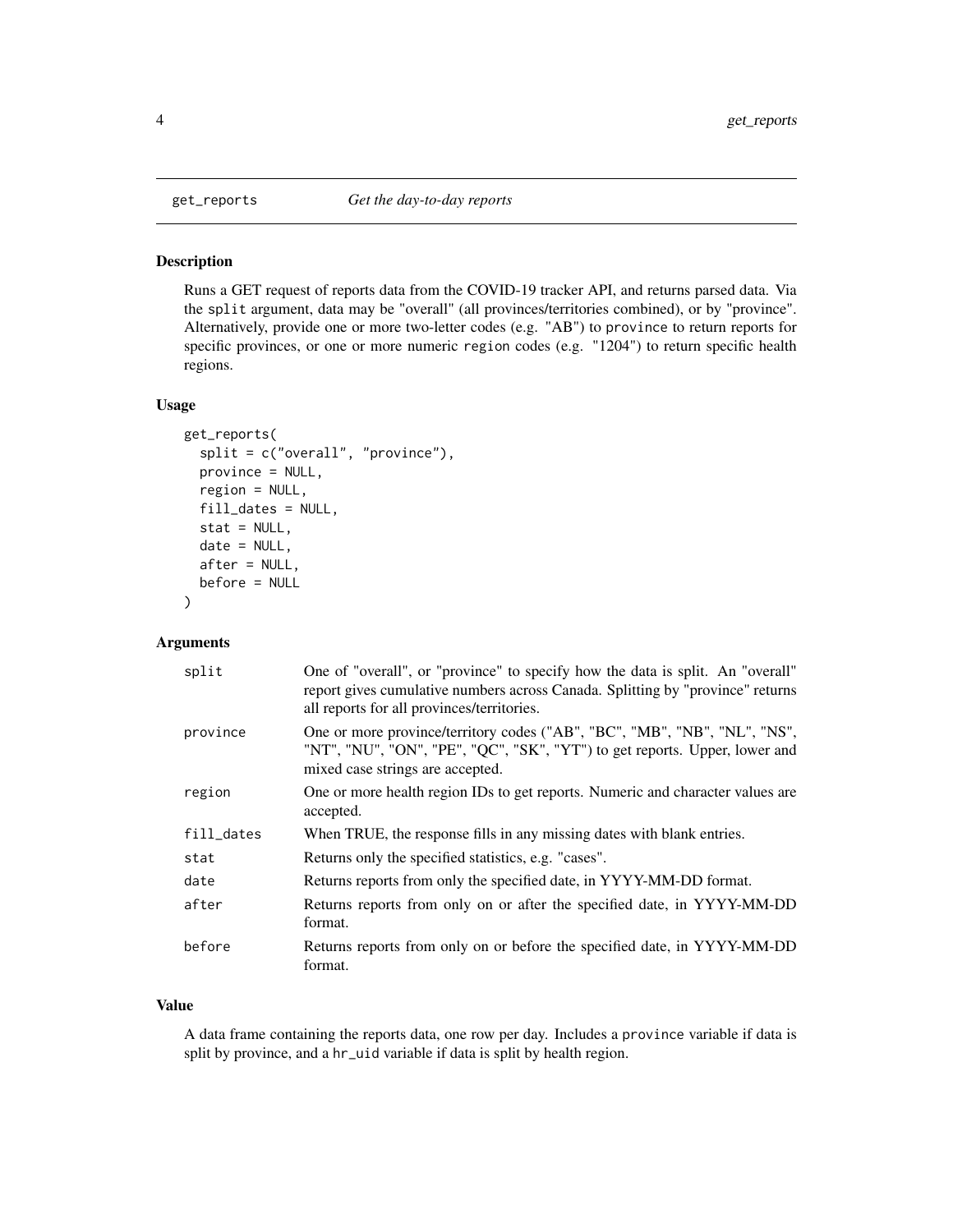#### <span id="page-4-0"></span>get\_subregions 5

#### Examples

```
get_reports()
get_reports("province")
get_reports(province = c("AB", "SK"))
get_reports(region = 1204)
get\_reports(region = c("472", 1204), stat = "cases")
```
get\_subregions *Get sub-regions*

#### Description

Returns a list of sub-regions in the COVID-19 tracker. By default, returns all 805 sub-regions.

#### Usage

get\_subregions(subregion\_code = NULL)

#### Arguments

subregion\_code One or more sub-regions to be returned.

#### Value

A data frame with a row per sub-region.

#### Examples

```
get_subregions()
get_subregions("AB001")
get_subregions(c("SK003", "SK005"))
```
get\_subregion\_vaccination\_data

*Get sub-region vaccination data*

#### Description

Runs a GET request of sub-region vaccination data from the COVID-19 tracker API, and returns parsed data. The dates argument specifies the time frame of the data: "current" (the default; latest report for each sub-region), "recent" (15 most recent reports for each sub-region), and "all" (returns all reports for one or more sub-regions specified by the subregion\_code argument). To get a list of available sub-regions, use the function get\_subregions().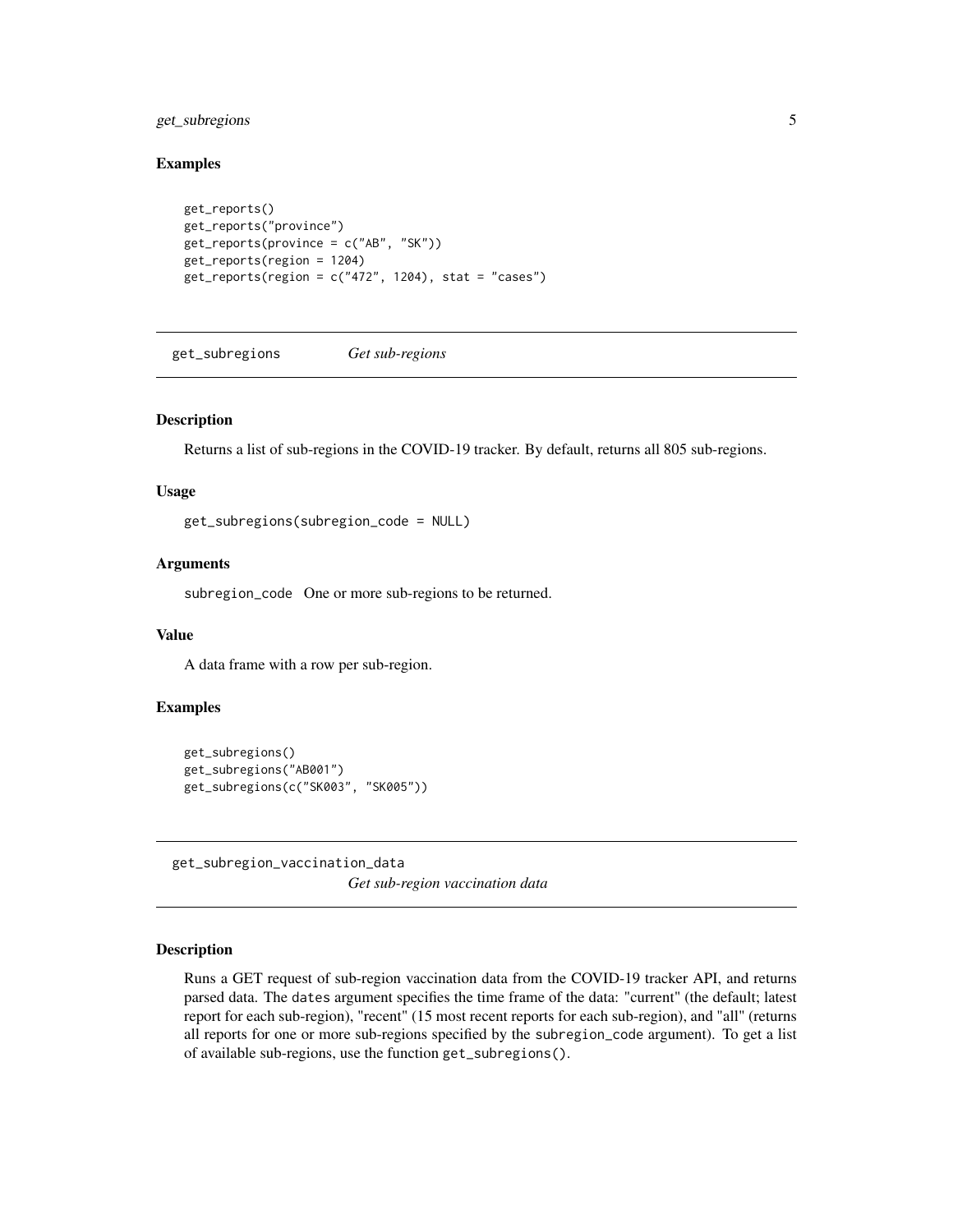#### <span id="page-5-0"></span>Usage

```
get_subregion_vaccination_data(
  dates = c("current", "recent", "all"),
  subregion_code = NULL
\lambda
```
#### Arguments

| dates | One of "current", "recent", or "all" to specify the time frame of the reports re-<br>turned. If choosing "all" reports, must also provide one or more sub-region<br>codes. |
|-------|----------------------------------------------------------------------------------------------------------------------------------------------------------------------------|
|       | subregion_code One or more sub-region codes. Returns all reports for those sub-regions (even if<br>dates is not "all")                                                     |

#### Details

Note that sub-region vaccination data is only for select provinces and territories. Also the percentages reported differ between percent of total population, and percent of eligible population. See the API documentation for more details: https://api.covid19tracker.ca/docs/1.0/vaccinations.

#### Value

A data frame with one row per sub-region report.

#### Examples

```
get_subregion_vaccination_data()
get_subregion_vaccination_data("recent")
get_subregion_vaccination_data("all", subregion_code = c("ON382", "SK007"))
```
get\_summary *Get the most recent summary data*

#### Description

Runs a GET request of summary data from the COVID-19 tracker API, and returns parsed data. Via the split argument, data my be "overall" (all provinces/territories combined), by "province" (one row per province/territory) or by "region" (one row per health region).

#### Usage

```
get_summary(split = c("overall", "province", "region"))
```
#### Arguments

split One of "overall", "province", or "region" to specify how the data is split.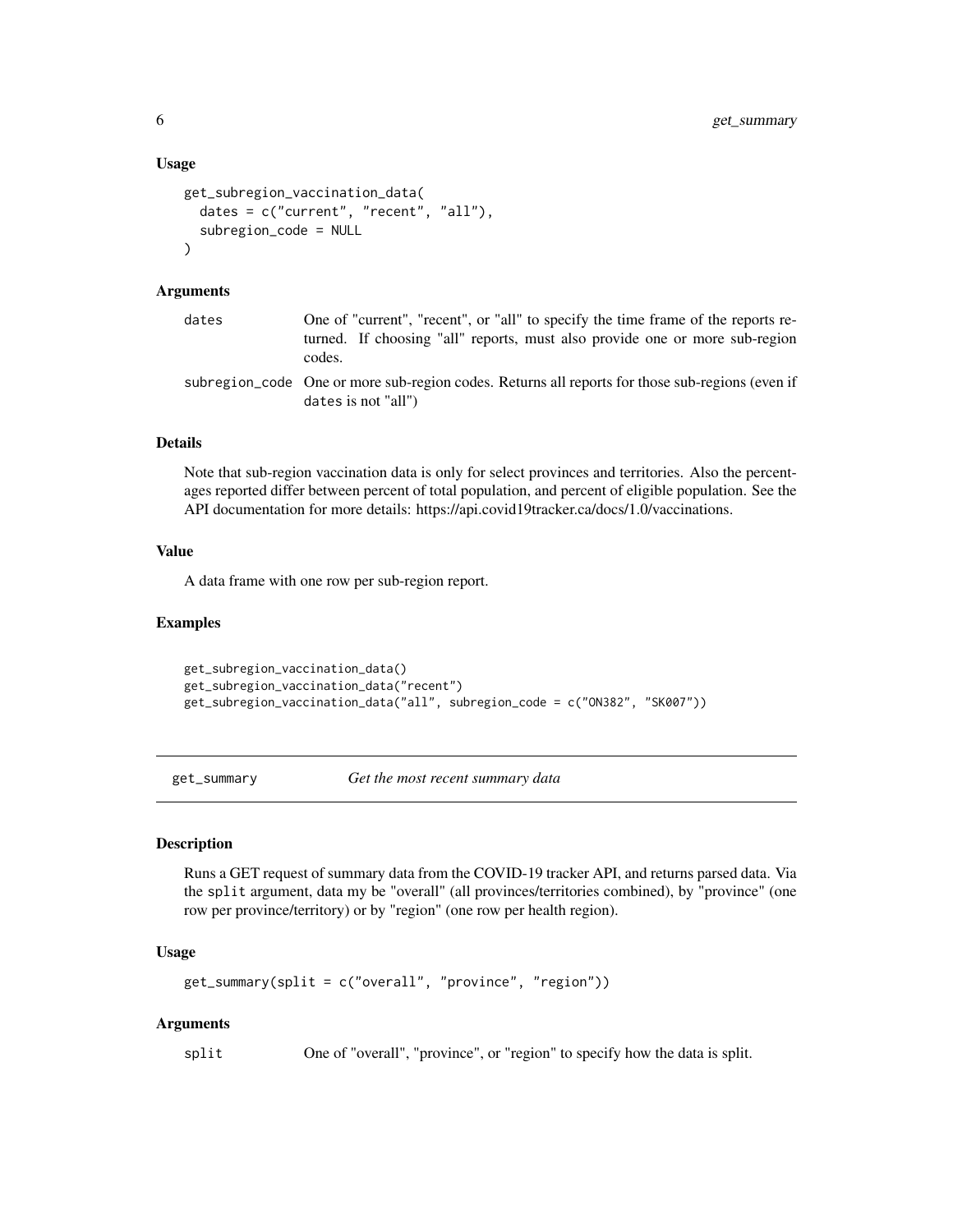<span id="page-6-0"></span>get\_vaccination\_data 7

#### Value

A data frame containing the summary data.

#### Examples

```
get_summary()
get_summary("province")
get_summary("region")
```
get\_vaccination\_data *Get vaccination data*

#### Description

Runs a GET request of vaccination data from the COVID-19 tracker API, and returns parsed data. Data may be returned as  $type = "summary"$  (the most recent data) or  $type = "reports"$  (day-today reports). Via the split argument, data may be "overall" (all provinces/territories combined), by "province", or by "region". Alternatively, provide one or more two-letter codes (e.g. "AB") to province to return reports for specific provinces, or one or more numeric region codes (e.g. "1204") to return specific health regions.

#### Usage

```
get_vaccination_data(
  type = c("summary", "reports"),
  split = c("overall", "province", "region"),
  province = NULL,
  region = NULL,
  fill_dates = NULL,
  stat = NULL,
  date = NULL,
  after = NULL,
  before = NULL
)
```
#### Arguments

| type     | One of "summary" (most recent data) or "reports" (day-to-day data).                                                                                                                                                                                                                                                                  |
|----------|--------------------------------------------------------------------------------------------------------------------------------------------------------------------------------------------------------------------------------------------------------------------------------------------------------------------------------------|
| split    | One of "overall", "province", or "region" to specify how the data is split. An<br>"overall" summary or report gives cumulative numbers across Canada. Splitting<br>by "province" returns data for all provinces/territories. Splitting by "region" is<br>only available for "summary" data, and returns data for all health regions. |
| province | One or more province/territory codes ("AB", "BC", "MB", "NB", "NL", "NS",<br>"NT", "NU", "ON", "PE", "QC", "SK", "YT") to get reports. Upper, lower and<br>mixed case strings are accepted.                                                                                                                                          |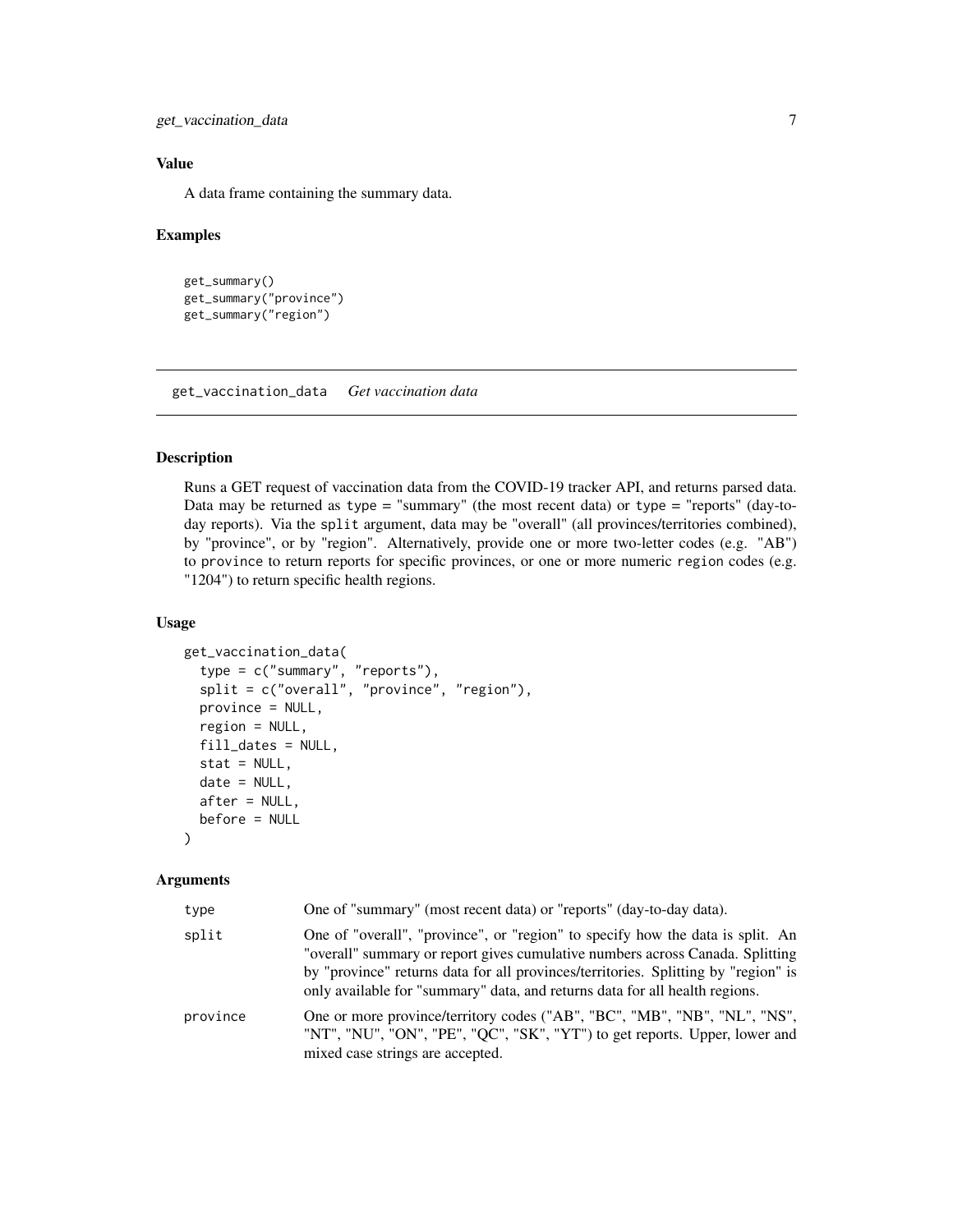<span id="page-7-0"></span>

| region     | One or more health region IDs to get reports. Numeric and character values are<br>accepted. |
|------------|---------------------------------------------------------------------------------------------|
| fill_dates | When TRUE, the response fills in any missing dates with blank entries.                      |
| stat       | Returns only the specified statistics, e.g. "cases".                                        |
| date       | Returns reports from only the specified date, in YYYY-MM-DD format.                         |
| after      | Returns reports from only on or after the specified date, in YYYY-MM-DD<br>format.          |
| before     | Returns reports from only on or before the specified date, in YYYY-MM-DD<br>format.         |

#### Value

A data frame containing the vaccinations data. Includes a province variable if data is split by province, and a hr\_uid variable if data is split by health region.

#### Examples

```
get_vaccination_data()
get_vaccination_data(split = "province")
get_vaccination_data(type = "reports", split = "overall")
get_vaccination_data(type = "reports", split = "overall",
                     date = "2021-12-25")
```
get\_vaccine\_age\_groups

*Get vaccination reports by age group*

#### Description

Runs a GET request of vaccination data by age groups from the COVID-19 tracker API, and returns parsed data. Via the split argument, data may be "overall" (all provinces/territories combined), or by "province". Alternatively, provide one or more two-letter codes (e.g. "AB") to province to return reports for specific provinces.

#### Usage

```
get_vaccine_age_groups(
  split = c("overall", "provide",province = NULL,
 group = NULL,before = NULL,
  after = NULL
)
```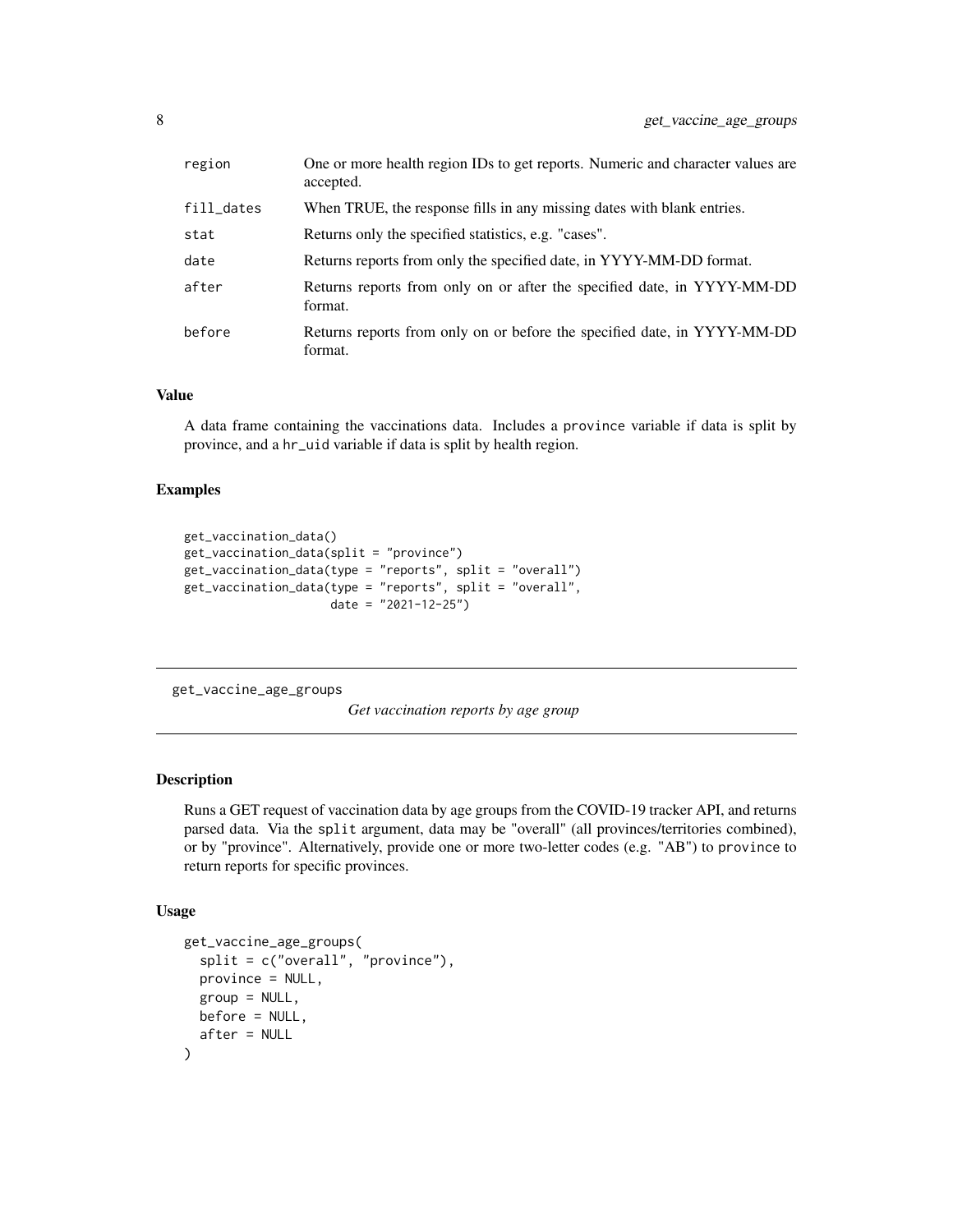#### Arguments

| split    | One of "overall", or "province" to specify how the data is split. An "overall"<br>report gives cumulative numbers across Canada. Splitting by "province" returns<br>all reports for all provinces/territories. |
|----------|----------------------------------------------------------------------------------------------------------------------------------------------------------------------------------------------------------------|
| province | One or more province/territory codes ("AB", "BC", "MB", "NB", "NL", "NS",<br>"NT", "NU", "ON", "PE", "QC", "SK", "YT") to get reports. Upper, lower and<br>mixed case strings are accepted.                    |
| group    | A specific age group to return, for example: "0-4", "05-11", "30-39", "80+",<br>"not reported"                                                                                                                 |
| before   | Returns reports from only on or before the specified date, in YYYY-MM-DD<br>format.                                                                                                                            |
| after    | Returns reports from only on or after the specified date, in YYYY-MM-DD<br>format.                                                                                                                             |

#### Value

A data frame with, one row per age group per date. Includes a province variable if data is split by province.

#### Examples

```
get_vaccine_age_groups()
get_vaccine_age_groups(split = "province")
get_vaccine_age_groups(province = c("AB", "SK"))
get_vaccine_age_groups(province = "NS", group = "18-29")
get_vaccine_age_groups(group = "80+", after = "2021-12-01")
```